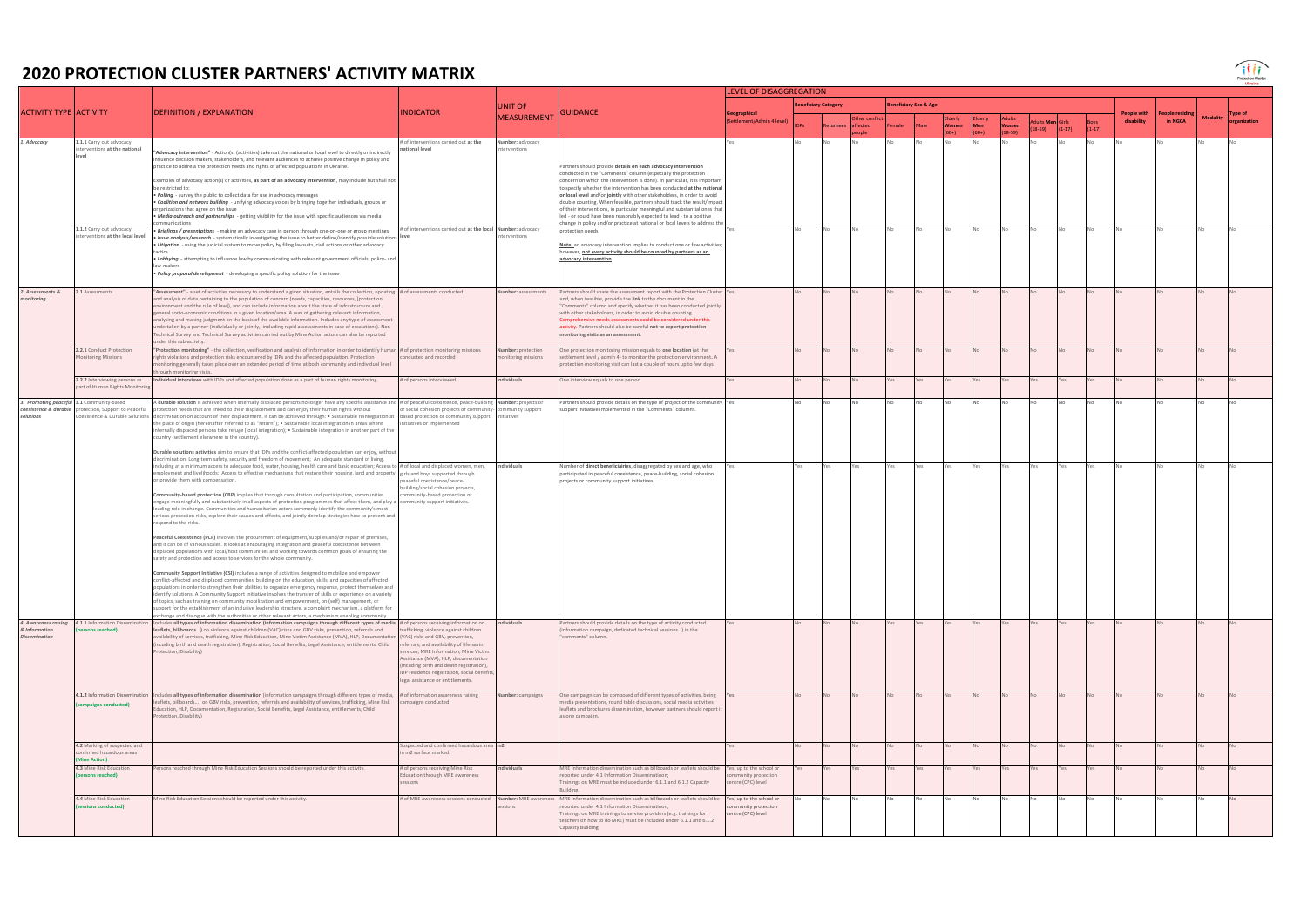## **2020 PROTECTION CLUSTER PARTNERS' ACTIVITY MATRIX**

|                                                                                             |                                                                                       |                                                                                                                                                                                                                                                                                                                                                                                                                                                                                                                                                                                                                                                                            | <b>LEVEL OF DISAGGREGATION</b>                                                                                                                  |                    |                                                                                                                                                                                                                                                                                                                                                                                                                                                                                                                                                                                                                                                                                                                                                                                                                                                                                                                                                                                                                                                                                                                                                                                                                                                                                     |                                                                      |     |            |                                  |       |     |                 |                           |                                     |                                             |     |                         |                                  |                          |                 |                         |
|---------------------------------------------------------------------------------------------|---------------------------------------------------------------------------------------|----------------------------------------------------------------------------------------------------------------------------------------------------------------------------------------------------------------------------------------------------------------------------------------------------------------------------------------------------------------------------------------------------------------------------------------------------------------------------------------------------------------------------------------------------------------------------------------------------------------------------------------------------------------------------|-------------------------------------------------------------------------------------------------------------------------------------------------|--------------------|-------------------------------------------------------------------------------------------------------------------------------------------------------------------------------------------------------------------------------------------------------------------------------------------------------------------------------------------------------------------------------------------------------------------------------------------------------------------------------------------------------------------------------------------------------------------------------------------------------------------------------------------------------------------------------------------------------------------------------------------------------------------------------------------------------------------------------------------------------------------------------------------------------------------------------------------------------------------------------------------------------------------------------------------------------------------------------------------------------------------------------------------------------------------------------------------------------------------------------------------------------------------------------------|----------------------------------------------------------------------|-----|------------|----------------------------------|-------|-----|-----------------|---------------------------|-------------------------------------|---------------------------------------------|-----|-------------------------|----------------------------------|--------------------------|-----------------|-------------------------|
|                                                                                             |                                                                                       | DEFINITION / EXPLANATION                                                                                                                                                                                                                                                                                                                                                                                                                                                                                                                                                                                                                                                   |                                                                                                                                                 | UNIT OF            |                                                                                                                                                                                                                                                                                                                                                                                                                                                                                                                                                                                                                                                                                                                                                                                                                                                                                                                                                                                                                                                                                                                                                                                                                                                                                     | eneficiary Category<br><b>Beneficiary Sex &amp; Age</b>              |     |            |                                  |       |     |                 |                           |                                     |                                             |     |                         |                                  |                          |                 |                         |
| <b>ACTIVITY TYPE ACTIVITY</b>                                                               |                                                                                       |                                                                                                                                                                                                                                                                                                                                                                                                                                                                                                                                                                                                                                                                            | <b>INDICATOR</b>                                                                                                                                | <b>MEASUREMENT</b> | <b>GUIDANCE</b>                                                                                                                                                                                                                                                                                                                                                                                                                                                                                                                                                                                                                                                                                                                                                                                                                                                                                                                                                                                                                                                                                                                                                                                                                                                                     | ographical<br>ettlement/Admin 4 level]                               |     |            | <b>Other conflid</b><br>affected | emale |     | Women<br>$60+1$ | Elderly<br>Men<br>$(60+)$ | Adults<br><b>Women</b><br>$(18-59)$ | lts <b>Menl</b> Girls<br>$(18-59)$ $(1-17)$ |     | <b>Boys</b><br>$(1-17)$ | <b>People with</b><br>disability | eople residin<br>in NGCA | <b>Modality</b> | Type of<br>organization |
| 5. Provision of<br>targeted essential<br>services and individual<br>assistance (incl. cash) |                                                                                       | 5.1.1 Provision of Primary Legal Primary legal aid - provision of information by a qualified lawyer to an applicant regarding his/her rights<br>and freedoms, how to fulfil and/or renew them in case of violation; how to challenge acts or omissions of<br>representatives of state authorities, local self-government and their staff. Primary legal aid includes:<br>provision of legal information; consultations and clarifications on legal issues; assistance in compiling<br>applications and petitions (apart from procedural documents as understood in judicial process); as well as<br>assisting in getting access to free secondary legal aid and mediation. | # of persons receiving primary legal aid  Individuals                                                                                           |                    | In order to avoid situations of multiple reporting on legal assistance<br>provided to the same individual, partners should report on each<br>individual only once, that is to say at the time of provision of initial<br>individual legal assistance (unique beneficiary to avoid double<br>counting). Please include the number of beneficiairies, not the number<br>of consultations. Beneficiairies receiving phone legal consultations by<br>qualified lawyers can also be counted under this indicator. One person<br>can be counted only once per calendar year per type of legal assistance<br>(i.e primary and secondary).                                                                                                                                                                                                                                                                                                                                                                                                                                                                                                                                                                                                                                                  |                                                                      |     |            |                                  |       |     |                 |                           |                                     |                                             |     | Yes                     |                                  |                          |                 |                         |
|                                                                                             | 5.1.2 Provision of Secondary<br>Legal Aid                                             | Secondary legal aid - any activity by a qualified lawyer directed at creating equal opportunities in having<br>access to justice; it includes protection and representations of interests of an applicant in courts; assistance<br>in drafting procedural documents.                                                                                                                                                                                                                                                                                                                                                                                                       | of persons receiving secondary legal aid Individuals                                                                                            |                    | One person can be counted only once per calendar year per type of<br>legal assistance (i.e primary and secondary).                                                                                                                                                                                                                                                                                                                                                                                                                                                                                                                                                                                                                                                                                                                                                                                                                                                                                                                                                                                                                                                                                                                                                                  |                                                                      |     |            |                                  |       |     | Yes             | Yes                       | Yes                                 |                                             |     | Yes                     |                                  |                          |                 |                         |
|                                                                                             | 5.1.3 Provision of Protection<br>Information/Counselling                              | Protection Information/Counselling provided by non-qualified lawyer or protection staff should be<br>reported under this activity.                                                                                                                                                                                                                                                                                                                                                                                                                                                                                                                                         | of persons receiving protection<br>formation/counselling                                                                                        | Individuals        | One person can be counted only once per calendar year per type of<br>assistance.                                                                                                                                                                                                                                                                                                                                                                                                                                                                                                                                                                                                                                                                                                                                                                                                                                                                                                                                                                                                                                                                                                                                                                                                    |                                                                      |     |            |                                  |       |     |                 | No.                       |                                     |                                             |     |                         |                                  |                          |                 |                         |
|                                                                                             | 5.2.1 Individual Protection<br>Assistance (Cash)                                      | Types of assistance may include (but not limited to): the provision of assistive devices for people with<br>disabilities and older people; support for urgent shelter needs, provision of basic and emergency items,<br>travel and food allowance, support in specific urgent situation where other types of assistance are not<br>applicable, i.e. burial, partial coverage of medical expenses (on exceptional basis, provided that official and<br>other sources have been exhausted and upon existence of accompanying protection risks); asssitance to                                                                                                                | of persons receiving targeted services  Individuals<br>(cash)                                                                                   |                    | Each protection partner undertaking cash and non-cash individual<br>assistance activities should have a tool in place to track beneficiaries,<br>including Sex and Age Disaggregated data, as well as people with<br>disabilities. One person can be counted only once per calendar year per<br>type of assistance.                                                                                                                                                                                                                                                                                                                                                                                                                                                                                                                                                                                                                                                                                                                                                                                                                                                                                                                                                                 |                                                                      |     |            |                                  |       |     | Yes             | Yes                       | Yes                                 | Yes                                         | Yes | Yes                     |                                  |                          |                 |                         |
|                                                                                             | 5.2.2 Individual Protection<br>Assistance (In-kind)                                   | meet the specific needs of children, GBV survivors, victims of trafficking.<br>Please note, that assistance provided to mine victims (either through cash, in-kind, or individual case<br>management) should be reported separately (See activity 5.7).                                                                                                                                                                                                                                                                                                                                                                                                                    | of persons receiving targeting services Individuals<br>in-kind)                                                                                 |                    | Multi-purpose cash (MPC) activities should not be reported to the<br>Protection Cluster but to the Cash Working Group. One person can be<br>counted only once per calendar year per type of assistance.                                                                                                                                                                                                                                                                                                                                                                                                                                                                                                                                                                                                                                                                                                                                                                                                                                                                                                                                                                                                                                                                             |                                                                      |     | <b>Yes</b> | Yes                              | Yes   | Yes | Yes             | Yes                       | Yes                                 | Yes                                         | Yes | Yes                     |                                  |                          |                 |                         |
|                                                                                             | 5.2.3 Indivdidual case<br>management                                                  | Individual case management - a structured method for providing protection and/or targeted assistance to<br>IDPs and conflicted affected people. It involves one organization offering all the available information based case management<br>on the identified needs of a person of concern and followed up in a coordinated way.                                                                                                                                                                                                                                                                                                                                          | # of persons benefitting from individual   Individuals                                                                                          |                    | One person can be counted only once per calendar year per type of<br>assistance.                                                                                                                                                                                                                                                                                                                                                                                                                                                                                                                                                                                                                                                                                                                                                                                                                                                                                                                                                                                                                                                                                                                                                                                                    |                                                                      |     | Yes        |                                  |       |     | Yes             | Yes                       | Yes                                 |                                             |     | Yes                     |                                  |                          |                 |                         |
|                                                                                             |                                                                                       | Social accompaniment - actions that involve the partner physically accompanying the person to facilitate<br>his/her access to a service/right, when that individual would not be able to access that serivce<br>independently. Examples include transporting or accompanying a person to a government office (e.g. for<br>filling an application) or a medical appointment.                                                                                                                                                                                                                                                                                                |                                                                                                                                                 |                    |                                                                                                                                                                                                                                                                                                                                                                                                                                                                                                                                                                                                                                                                                                                                                                                                                                                                                                                                                                                                                                                                                                                                                                                                                                                                                     |                                                                      |     |            |                                  |       |     |                 |                           |                                     |                                             |     |                         |                                  |                          |                 |                         |
|                                                                                             |                                                                                       | Home-based care - a set of actions that includes non-medical care such as assistance with activities of daily<br>living and domestic chores for older people or people with disabilities without family support. HBC visits<br>improve older people's psychosocial well-being and form around them safe environment. This can be<br>achieved through connecting them to available services and wider community, and educating them and<br>their direct surroundings about increasing their mobility and independence.                                                                                                                                                      |                                                                                                                                                 |                    |                                                                                                                                                                                                                                                                                                                                                                                                                                                                                                                                                                                                                                                                                                                                                                                                                                                                                                                                                                                                                                                                                                                                                                                                                                                                                     |                                                                      |     |            |                                  |       |     |                 |                           |                                     |                                             |     |                         |                                  |                          |                 |                         |
|                                                                                             | for the most vulnerable                                                               | 5.2.4 Transportation assistance   Includes provision of free of charge transportation services for people residing in isolated villages and<br>people crossing the contact line.                                                                                                                                                                                                                                                                                                                                                                                                                                                                                           | of persons provided with transportation Individuals<br>ervices                                                                                  |                    | Includes provision of free of charge transportation services for people<br>residing in isolated villages and people crossing the contact line.<br>For asssitance provided at checkpoints, indicate a checkpoint where<br>ervices are provided.<br>or assistance provided to people living in isolated villages, indicate<br>settlements where peole are boarding the bus.                                                                                                                                                                                                                                                                                                                                                                                                                                                                                                                                                                                                                                                                                                                                                                                                                                                                                                           |                                                                      |     |            |                                  |       |     |                 |                           |                                     |                                             |     |                         |                                  |                          |                 |                         |
|                                                                                             | 5.3 Individual Psychosocial<br>Support (all types)                                    | Includes all types of individual psychosocial assistance, including for GBV survivors, victims of trafficking<br>(VoTs), mine victims and survivors, children, people with disabilities and older people affected by the<br>conflict                                                                                                                                                                                                                                                                                                                                                                                                                                       | # of persons reached by individual<br>sychosocial support                                                                                       | Individuals        | Includes entries in PSS hotline databases.<br>- When feasible, psychosocial partners should also ensure to<br>dissagregate beneficiairies by vulnerable groups, such as # of<br>children/adults with disabilities, pregnant women, physical/cognitive<br>disability, Mental Health issues, substance use For more guidance on<br>Psychosocial Support, partners are encourage to liaise with the MHPSS<br>Sub-Cluster.<br>One person can be counted only once per calendar year per type of<br>assistance.<br>PSS provided through Child Friendly Spaces (CFS), group consultation<br>or Outreach should be reported under "5.5 PPS through CFS, Group<br>Sessions or Outreach".                                                                                                                                                                                                                                                                                                                                                                                                                                                                                                                                                                                                    |                                                                      |     | Yes        |                                  | Yes   | Yes | Yes             | Yes                       | Yes                                 | Yes                                         | Yes | Yes                     | Yes                              |                          |                 |                         |
|                                                                                             | Child Friendly Spaces (CFS),<br>Group Sessions, or Outreach                           | 5.4 Psychosocial Support through Includes PSS through CFS, Group Sessions, or Outreach                                                                                                                                                                                                                                                                                                                                                                                                                                                                                                                                                                                     | of persons reached by psychosocial<br>upport activities through Child Friendly<br>ipaces (CFS), Group Sesssions, day care<br>enters or outreach | Individuals        | Each child protection partner managing CFS should have a registry in<br>place to track the children who are visiting the CFS, including<br>sex/age/disability disaggregated data. CP partners should report<br>quarterly the number of "unique" children (no double counting).<br>Partners conducting group sessions or outreach activities should also<br>keep record of the persons participating in these activities.                                                                                                                                                                                                                                                                                                                                                                                                                                                                                                                                                                                                                                                                                                                                                                                                                                                            | Yes, up to the school or<br>mmunity protection<br>centre (CPC) level |     |            |                                  |       |     | Yes             | Yes                       | Yes                                 |                                             |     | Yes                     |                                  |                          |                 |                         |
|                                                                                             | 5.5 Provision of Safe<br>space/shelter to GBV survivors                               |                                                                                                                                                                                                                                                                                                                                                                                                                                                                                                                                                                                                                                                                            | of GBV survivors/those at risk of<br>riolence, accessing safe space/shelter or<br>lay care centers                                              | Individuals        | GBV partners should have a tool in place to track the number of<br>beneficiaries (disaggregated by sex/age/disability) and avoid double<br>ounting.                                                                                                                                                                                                                                                                                                                                                                                                                                                                                                                                                                                                                                                                                                                                                                                                                                                                                                                                                                                                                                                                                                                                 | 'es, up to the safe space                                            |     | Yes        |                                  | Yes   | Yes | Yes             | Yes                       | Yes                                 | No                                          | Yes | Yes                     |                                  |                          |                 |                         |
|                                                                                             | 5.6 Provision of Community<br>spaces for older people and<br>people with disabilities |                                                                                                                                                                                                                                                                                                                                                                                                                                                                                                                                                                                                                                                                            | of older people and people with<br>isability accessing community spaces                                                                         | Individuals        | Age and disability partners should have a tool in place to track the<br>number of beneficiairies and avoid double counting.                                                                                                                                                                                                                                                                                                                                                                                                                                                                                                                                                                                                                                                                                                                                                                                                                                                                                                                                                                                                                                                                                                                                                         | es, up to the community<br>pace level                                | Yes |            |                                  |       |     | Yes             | Yes                       | Yes                                 |                                             |     |                         |                                  |                          |                 |                         |
|                                                                                             | 5.7 Mine Victim Assistance                                                            | Mine Victim Assistance encompasses six core spheres of intervention:<br>L. Data collection on MVA<br>2. Emergency and continuing medical care<br>. Physical and other rehabilitation<br>1. Psychological and psychosocial support for survivors and their families<br>5. Social and economic inclusion, inclusive education, access to basic services, awareness on disability<br>6. Establisment and implementation of relevant laws and policies.<br>Not all of them should be reported under Activity 5.7 See Guidance section                                                                                                                                          | of mine victims receiving assistance                                                                                                            | Individuals        | One person can be counted only once per calendar year per type of<br>assistance.<br>Under Activity 5.7 partners should report on assistance 1) with covering<br>the cost of emergency and continuing medical care and<br>2) Physical and other rehabilitation, including assistive and mobility<br>devices. 3) Social and economic inclusion, inclusive education and access<br>to basic services for mine victims.<br>Rehabilitation is "a set of measures that assist individuals who<br>experience, or are likely to experience, disability to achieve and<br>maintain optimal functioning in interaction with their environments"<br>(WHO). On top of assistive devises and technologies, it includes medical<br>rehabilitation and therapy. Partners may report managing or<br>contributing to the functioning of rehabilitation facilities under this<br>activity. (Disaggregated by sex/age/disability.)<br>Psychological support for survivors, families and communities.<br>Psychosocial support for survivors, families and communities must be<br>reported under activity 5.4 on individual PSS.<br>Interventions relating to the establishment, enforcement and<br>mplementation of relevant laws and public policies must be reported<br>under activity 1. on Advocacy |                                                                      |     | Yes        |                                  | Yes   | Yes | Yes             | Yes                       | Yes                                 | Yes                                         | Yes | Yes                     |                                  |                          |                 |                         |